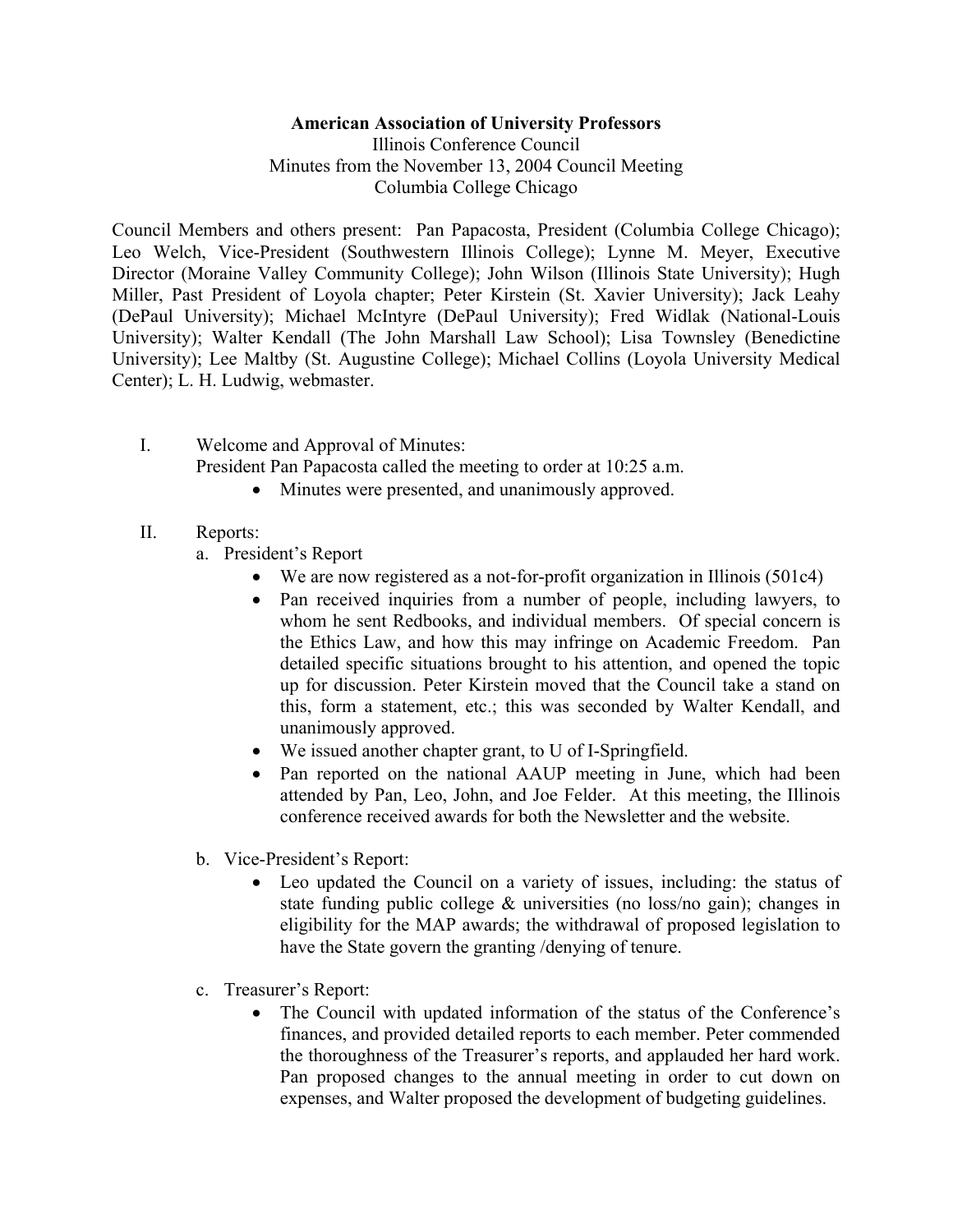- Lisa asked for clarification on filing of tax returns. She also recommended obtaining liability insurance, and plans on getting more information about doing so. The issue was opened up for discussion.
- d. Editor's Report:
	- Proposed keeping *The Illinois Academe* to two issues per year. Peter asked to be added to the Speakers Bureau list that is published in the *Academe*.
	- Given his graduation in May, John wondered what his status with the Council will be afterwards, especially if he were not to remain in Illinois.
	- John provided an update on developments at ISU, where the non-tenuretrack faculty just unionized.
	- Pan commended John's work, and also suggested that we have something from an administrator in each issue of the Academe. He also moved that John's pay for his work on the Academe be increased for the current issue and beyond. Peter seconded the motion, and it was unanimously approved. (John recused himself from the discussion and the passing of the motion.)
- e. Executive Director's Report
	- Lynne elaborated on the office's activities, including the status of the Conference's email newsletter and the increased number of inquiries from members and non-members on a variety of issues.
- III. Annual Meeting:
	- Pan introduced Hugh Miller, Past President of the Loyola chapter.
	- Returning to his earlier proposal for changes in the structure of the annual meeting as a means for cutting costs, Pan recommended that the Council meeting be held in the morning, which would be followed by lunch and then the annual meeting itself. This would avoid, among other things, an overnight stay for Council members.
	- Pan's suggestion was approved unanimously. The annual meeting itself will be held on a Saturday in April (specific date to be determined later – either the  $16^{th}$  or the  $23^{rd}$ ).
	- Pan asked for ideas for the meeting's theme, format, and possible speakers. Among those suggested as speakers, Pan proposed Hugh Miller, with the suggestion that the meeting be held at Loyola. He then turned the
- IV. Hugh Miller's Report:
	- The Council was informed of current issues of concern at Loyola. Hugh asked for assistance from the Conference in dealing with them, and stressed how greatly the AAUP-IL presence is of benefit. He also invited the Conference to hold the annual meeting at Loyola. John moved to do so, and the motion was unanimously approved.
- V. Communications Webmaster's Report:
	- L. H. recognized Pan for his effort's to build the website, and stressed that the site can be a great recruiting tool. To that end, he suggested various